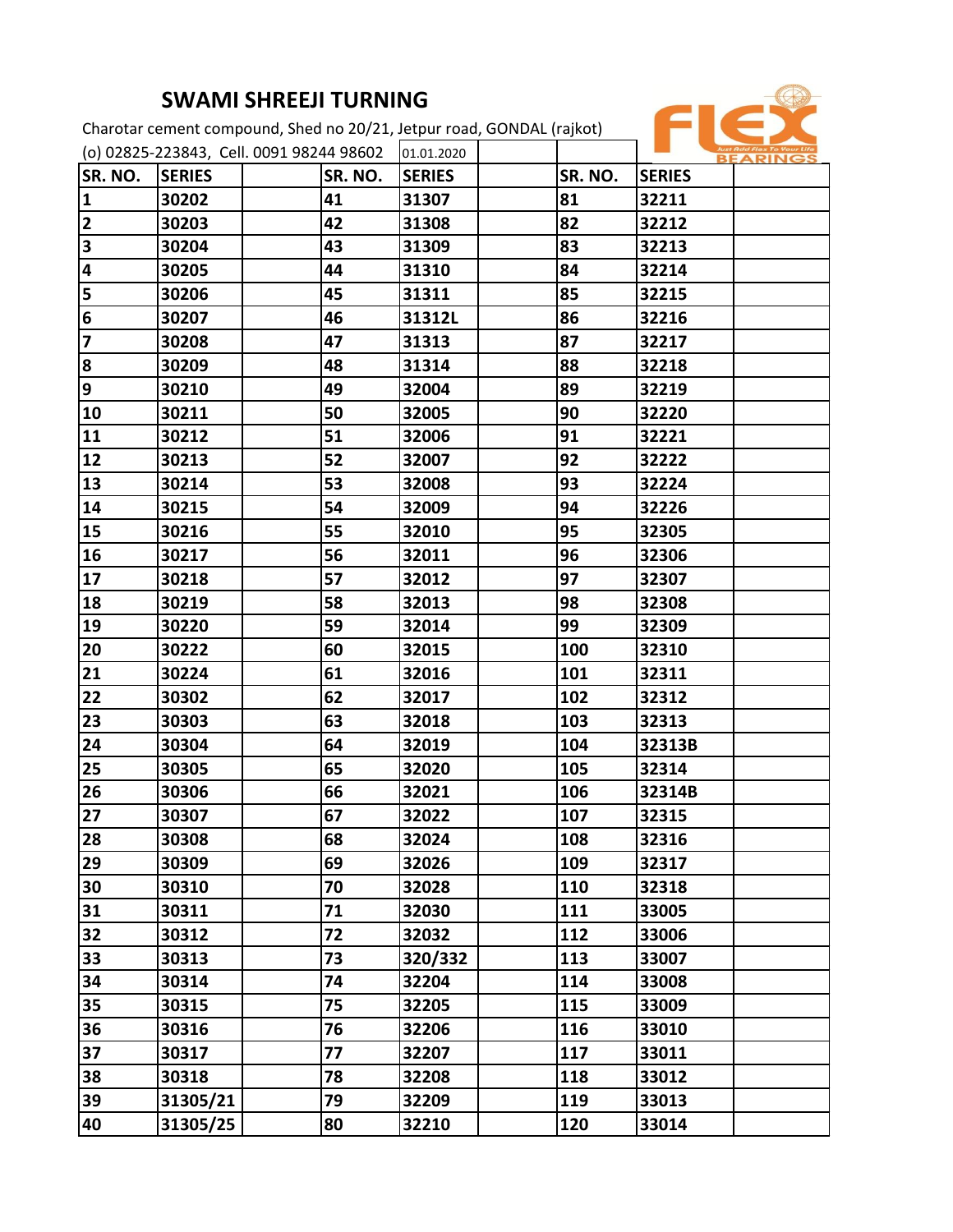| SR. NO. | <b>SERIES</b> | SR. NO. SERIES |           | SR. NO. SERIES |           |  |
|---------|---------------|----------------|-----------|----------------|-----------|--|
| 121     | 33015         | 164            | 33224     | 207            | 25584/20  |  |
| 122     | 33016         | 165            | 02474/20  | 208            | 25590/20  |  |
| 123     | 33017         | 166            | 02475/20  | 209            | 2580/20   |  |
| 124     | 33018         | 167            | 02872/20  | 210            | 2585/20   |  |
| 125     | 33019         | 168            | 09067/195 | 211            | 25877/21  |  |
| 126     | 33020         | 169            | 104948/10 | 212            | 26880/22  |  |
| 127     | 33021         | 170            | 104949/11 | 213            | 26882/22  |  |
| 128     | 33022         | 171            | 104949/12 | 214            | 26882T/22 |  |
| 129     | 33024         | 172            | 11162/300 | 215            | 27687/20  |  |
| 130     | 33026         | 173            | 11590/20  | 216            | 2780/20   |  |
| 131     | 33105         | 174            | 11749/10  | 217            | 2788/20   |  |
| 132     | 33106         | 175            | 11949/10  | 218            | 2789/20   |  |
| 133     | 33107         | 176            | 12303     | 219            | 28580/20  |  |
| 134     | 33108         | 177            | 12305     | 220            | 28584/20  |  |
| 135     | 33109         | 178            | 12435     | 221            | 28985/21  |  |
| 136     | 33110         | 179            | 12644/10  | 222            | 29749/10  |  |
| 137     | 33111         | 180            | 12649/10  | 223            | 29675/20  |  |
| 138     | 33112         | 181            | 12749/10  | 224            | 29685/20  |  |
| 139     | 33113         | 182            | 12749/11  | 225            | 31594/20  |  |
| 140     | 33114         | 183            | 13685/21  | 226            | 33275/462 |  |
| 141     | 33115         | 184            | 14118/276 | 227            | 33885/22  |  |
| 142     | 33116         | 185            | 14125/276 | 228            | 33889/22  |  |
| 143     | 33117         | 186            | 14131/276 | 229            | 33895/22  |  |
| 144     | 33118         | 187            | 14137/276 | 230            | 344/332   |  |
| 145     | 33120         | 188            | 15100/250 | 231            | 355/352   |  |
| 146     | 331257        | 189            | 15103/245 | 232            | 3585/20   |  |
| 147     | 33205         | 190            | 15112/245 | 233            | 3585/25   |  |
| 148     | 33206         | 191            | 15123/245 | 234            | 359s/354  |  |
| 149     | 33207         | 192            | 16150/284 | 235            | 368/362   |  |
| 150     | 33208         | 193            | 18690/20  | 236            | 369/362   |  |
| 151     | 33209         | 194            | 18790/20  | 237            | 37425/625 |  |
| 152     | 33210         | 195            | 19150/268 | 238            | 37431/625 |  |
| 153     | 33211         | 196            | 1988/1922 | 239            | 3780/20   |  |
| 154     | 33212         | 197            | 21075/212 | 240            | 3782/20   |  |
| 155     | 33213         | 198            | 212047/11 | 241            | 390A/394  |  |
| 156     | 33214         | 199            | 212049/11 | 242            | 395A/394  |  |
| 157     | 33215         | 200            | 218248/10 | 243            | 39580/20  |  |
| 158     | 33216         | 201            | 220149/10 | 244            | 39581/20  |  |
| 159     | 33217         | 202            | 24780/20  | 245            | 39585/20  |  |
| 160     | 33218         | 203            | 25570/20  | 246            | 39590/20  |  |
| 161     | 33219         | 204            | 25572/20  | 247            | 399A/394  |  |
| 162     | 33220         | 205            | 25577/23  | 248            | 387/382   |  |
| 163     | 33222         | 206            | 25580/20  | 249            | 387S/382  |  |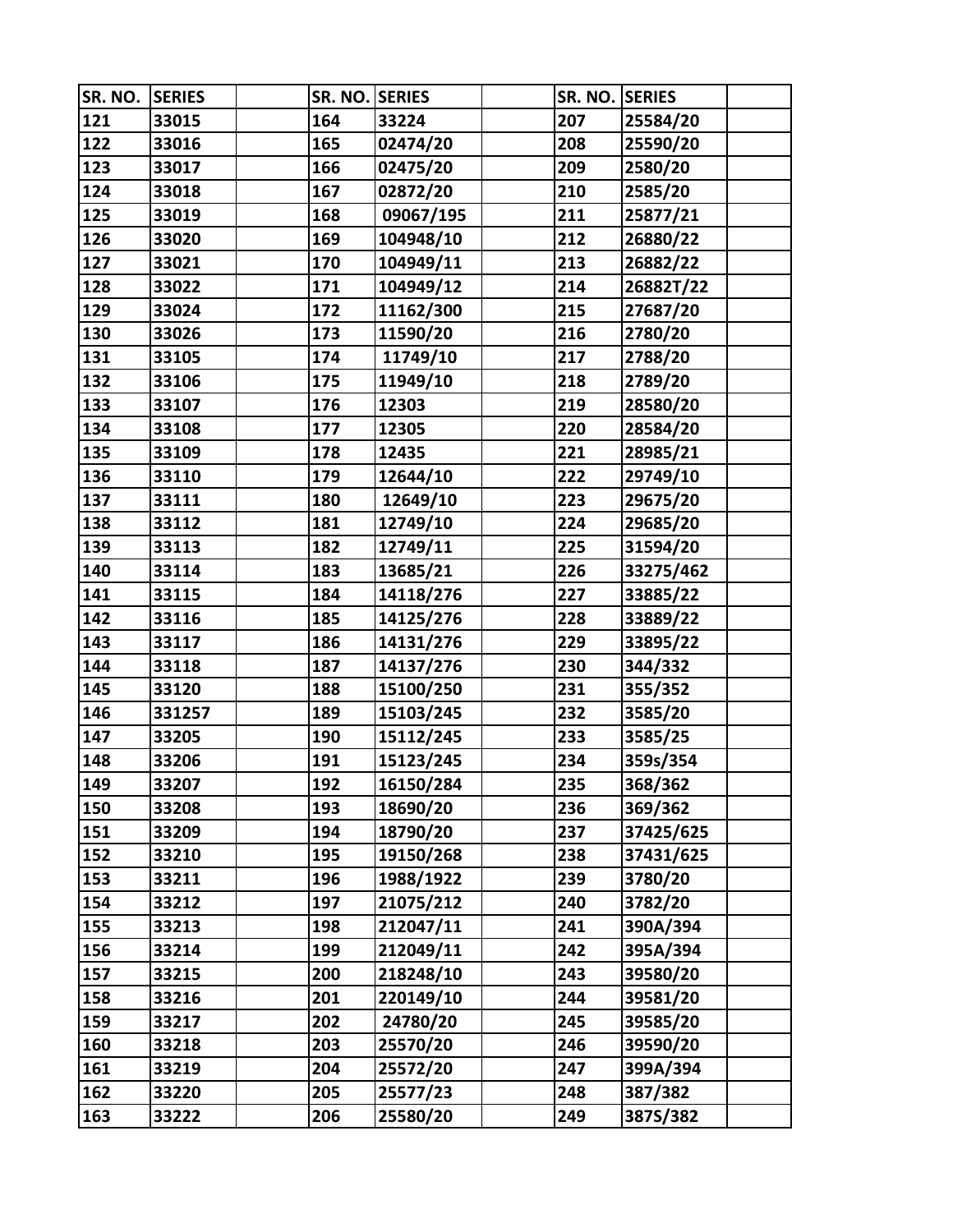| SR. NO | <b>SERIES</b> | SR. NO. | <b>SERIES</b>  | SR. NO. | <b>SERIES</b>        |
|--------|---------------|---------|----------------|---------|----------------------|
| 250    | 389/387       | 293     | 603049/11      | 336     | 540669               |
| 251    | 3982/20       | 294     | 6379/20        | 337     | 542244               |
| 252    | 3984/20       | 295     | 6386/20        | 338     | 575725               |
| 253    | 414/418       | 296     | 6389/20        | 339     | 521618               |
| 254    | 42687/20      | 297     | 67048/10       | 340     | 331075               |
| 255    | 44643/10      | 298     | 67048/14       | 341     | 511946/10            |
| 256    | 44649/10      | 299     | 68149/10       | 342     | 518445/10            |
| 257    | 45449/10      | 300     | 665/652        | 343     | 207049/10            |
| 258    | 462/453       | 301     | 663/653        | 344     | 205149/10            |
| 259    | 469/453       | 302     | 665/653        | 345     | 819349/10            |
| 260    | 495/492       | 303     | 68149/11       | 346     | 714149/10            |
| 261    | 497/492       | 304     | 683/672        | 347     | 718149/10            |
| 262    | 498/493       | 305     | 685/72         | 348     | 515649/10            |
| 263    | 47487/20      | 306     | 687/672        | 349     | 716649/10            |
| 264    | 47490/20      | 307     | 69349/10       | 350     | 516449/10            |
| 265    | 47679/20      | 308     | 72200/487      | 351     | 7805/26              |
| 266    | 47686/20      | 309     | 72212/487      | 352     | 7805/28              |
| 267    | 47687/20      | 310     | 78349/20       | 353     | <b>BLAB 3664485C</b> |
| 268    | 482/472       | 311     | 801349/10      | 354     | 572813A              |
| 269    | 484/472       | 312     | 802048/11      | 355     | 801400A              |
| 270    | 48548/10      | 313     | 803146/10      | 356     | 805015               |
| 271    | 48548/14      | 314     | 803149/10      | 357     |                      |
| 272    | 501349/10     | 315     | 803149/12      | 358     | JL819349             |
| 273    | 501349/14     | 316     | 804840/10      | 359     | 926740               |
| 274    | 50kw3720      | 317     | 804846/10      | 360     | 74550/74850          |
| 275    | 503349/10     | 318     | 804849/10      | 361     | 567549               |
| 276    | 506849/10     | 319     | 800792A/C      | 362     | 801794               |
| 277    | 527/522       | 320     | 82449/10       | 363     | 805312               |
| 278    | 528983B       | 321     | 84548/10       | 364     |                      |
| 279    | 528946        | 322     | 86649/10       | 365     |                      |
| 280    | 535/532       | 323     | 88046/10       | 366     | <b>BTH0022</b>       |
| 281    | 537/532       | 324     | 88048/10       | 367     | 803194A              |
| 282    | 534565        | 325     | 88630/10       | 368     | 60108-11C32          |
| 283    | 539/532       | 326     | 88542/10       | 369     |                      |
| 284    | 555S/552      | 327     | 88649/10       | 370     |                      |
| 285    | 566/563       | 328     | <b>2TEE-70</b> | 371     |                      |
| 286    | 567/563       | 329     | T2EE-100       | 372     |                      |
| 287    | 576/572       | 330     | 903249/10      | 373     |                      |
| 288    | 580/572       | 331     | 911245/10      | 374     |                      |
| 289    | 582/572       | 332     | 913840/10      | 375     |                      |
| 290    | 565/562       | 333     | 913843/10      | 376     |                      |
| 291    | 594/592       | 334     | 913849/10      | 377     |                      |
| 292    | 598/592       | 335     | 509333         | 378     |                      |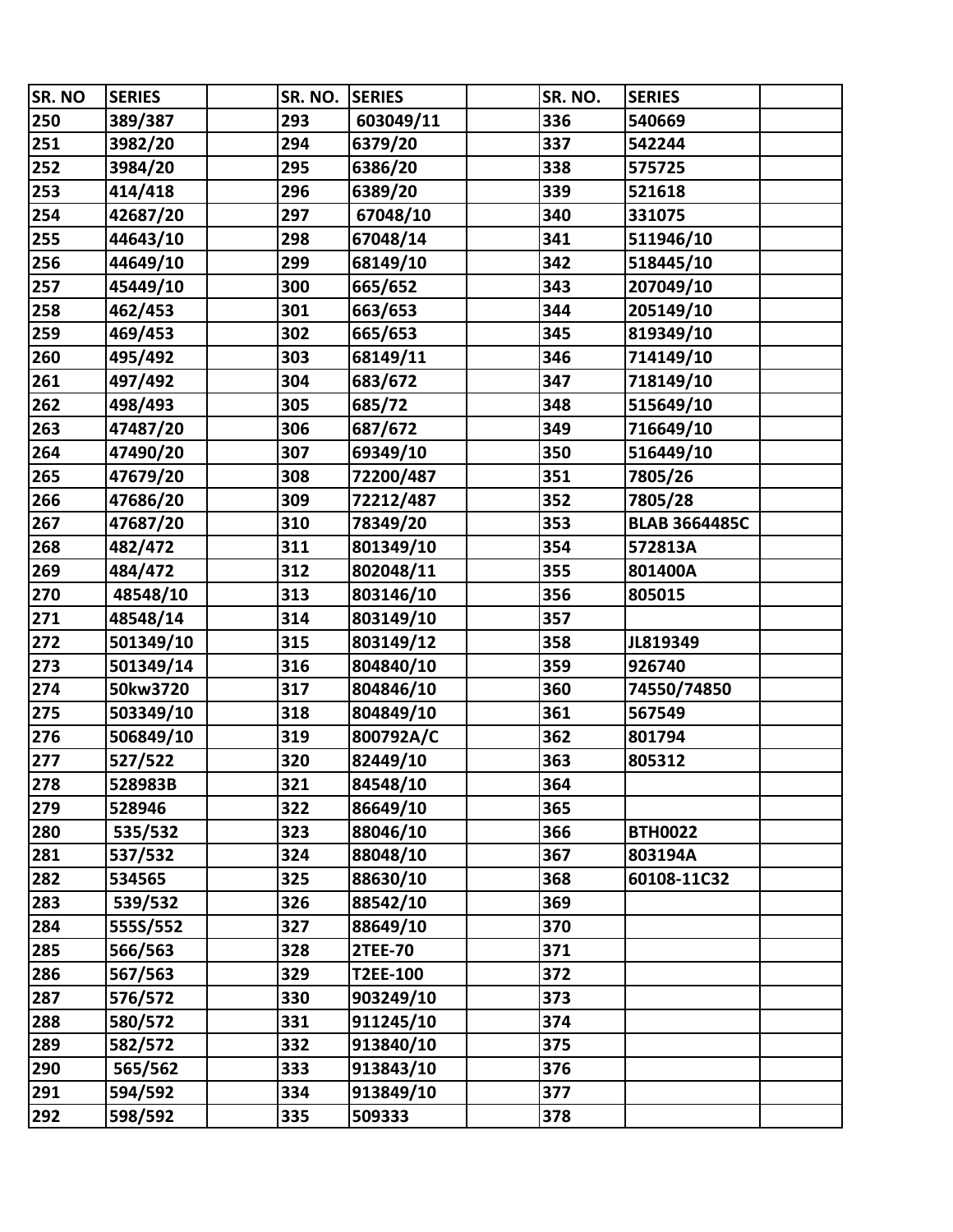| SR. NO. | <b>SERIES</b> | SR. NO. | <b>SERIES</b> | SR. NO. | <b>SERIES</b> |  |
|---------|---------------|---------|---------------|---------|---------------|--|
| 379     | 22205         | 419     | 22336MB       | 459     | 24024MB       |  |
| 380     | 22206         | 420     | 22338MB       | 460     | 24028MB       |  |
| 381     | 22207         | 421     | 22340MB       | 461     | 24122MB       |  |
| 382     | 22208         | 422     | 21305         | 462     | 23120         |  |
| 383     | 22209         | 423     | 21306         | 463     | 23122         |  |
| 384     | 22210         | 424     | 21307         | 464     | 23124         |  |
| 385     | 22211         | 425     | 21308         | 465     | 23126         |  |
| 386     | 22212         | 426     | 21309         | 466     | 23128         |  |
| 387     | 22213         | 427     | 21310         | 467     | 23130         |  |
| 388     | 22214         | 428     | 21311         | 468     | 23132         |  |
| 389     | 22215         | 429     | 21312         | 469     | 23218         |  |
| 390     | 22216         | 430     | 21313         | 470     | 23220         |  |
| 391     | 22217         | 431     | 21314         | 471     | 23222         |  |
| 392     | 22218         | 432     | 21315         | 472     | 23224         |  |
| 393     | 22219         | 433     | 21316         | 473     | 23226         |  |
| 394     | 22220         | 434     | 21317         | 474     | 23228         |  |
| 395     | 22222         | 435     | 21318         | 475     | 23230         |  |
| 396     | 22224         | 436     | 23120         | 476     | 3206          |  |
| 397     | 22226         | 437     | 23122         | 477     | 3207          |  |
| 398     | 22307         | 438     | 23124         | 478     | 3208          |  |
| 399     | 22308         | 439     | 23126         | 479     | 3209          |  |
| 400     | 22309         | 440     | 23130         | 480     | 3210          |  |
| 401     | 22310         | 441     | 23022         | 481     | 3211          |  |
| 402     | 22311         | 442     | 23024         | 482     | 3212          |  |
| 403     | 22312         | 443     | 23026         | 483     | 3213          |  |
| 404     | 22313         | 444     | 23028         | 484     | 3214          |  |
| 405     | 22314         | 445     | 23030         | 485     | 3215          |  |
| 406     | 22315         | 446     | 23034         | 486     | 3304          |  |
| 407     | 22316         | 447     | 23036         | 487     | 3305          |  |
| 408     | 22317         | 448     | 23038MB       | 488     | 3306          |  |
| 409     | 22318         | 449     | 23040MB       | 489     | 3307          |  |
| 410     | 22319         | 450     | 24030MB       | 490     | 3308          |  |
| 411     | 22320         | 451     | 24032MB       | 491     | 3309          |  |
| 412     | 22322         | 452     | 29412MB       | 492     | 3310          |  |
| 413     | 22324         | 453     | 29413MB       | 493     | 3311          |  |
| 414     | 22326         | 454     | 29414MB       | 494     | 3312          |  |
| 415     | 22328MB       | 455     | 29415MB       | 495     | 3313          |  |
| 416     | 22330MB       | 456     | 29416MB       | 496     | 7205          |  |
| 417     | 22332MB       | 457     | 29418MB       | 497     | 7206          |  |
| 418     | 22334MB       | 458     | 29420MB       | 498     | 7207          |  |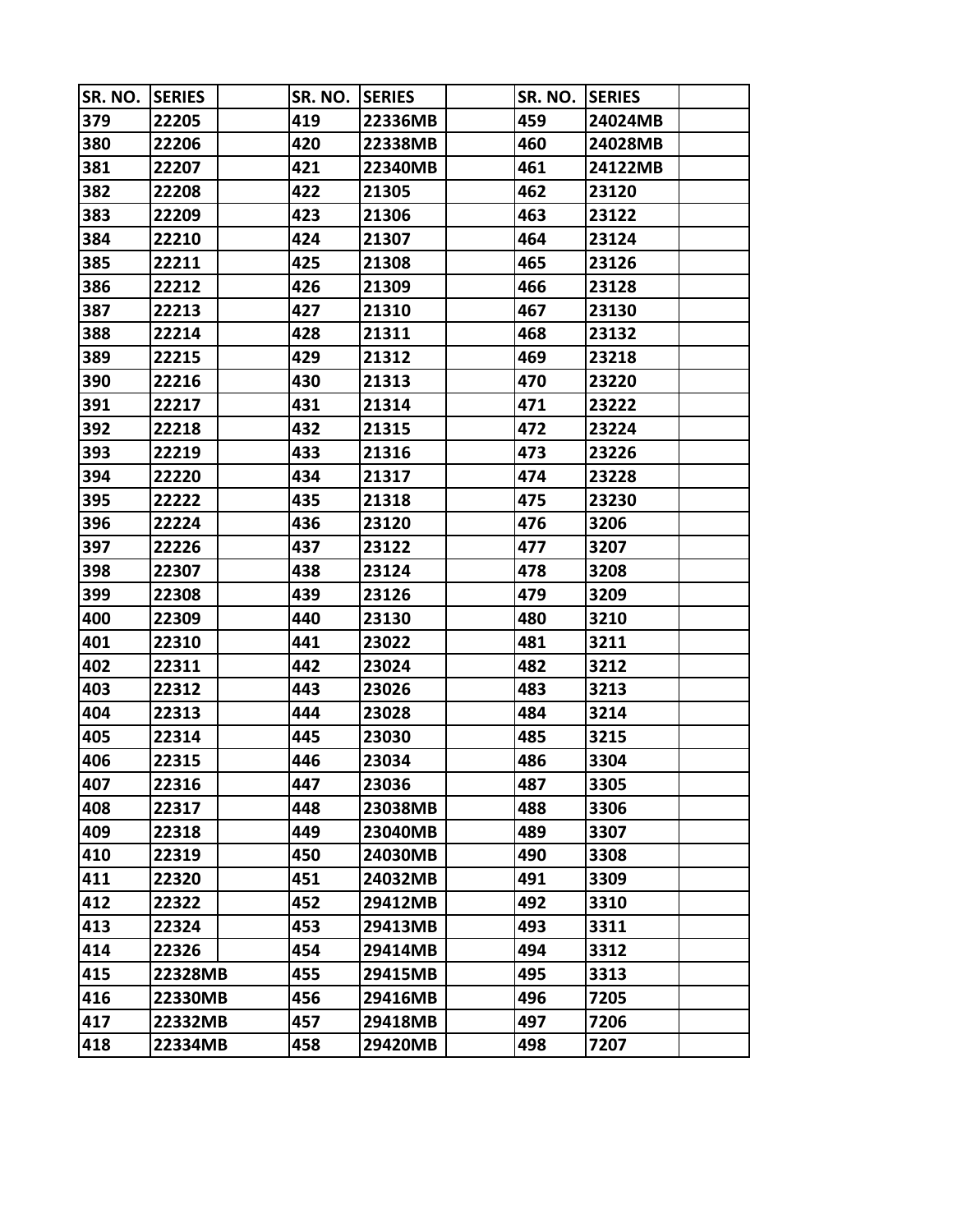| SR. NO. | <b>SERIES</b> | SR. NO. | <b>SERIES</b> | SR. NO. | <b>SERIES</b> |  |
|---------|---------------|---------|---------------|---------|---------------|--|
| 499     | 7208          | 539     | <b>NJ204</b>  | 579     | <b>NUP208</b> |  |
| 500     | 7209          | 540     | <b>NJ205</b>  | 580     | <b>NUP209</b> |  |
| 501     | 7210          | 541     | <b>NJ206</b>  | 581     | <b>NUP210</b> |  |
| 502     | 7211          | 542     | <b>NJ207</b>  | 582     | <b>NUP211</b> |  |
| 503     | 7212          | 543     | <b>NJ208</b>  | 583     | <b>NUP212</b> |  |
| 504     | 7213          | 544     | <b>NJ209</b>  | 584     | <b>NUP213</b> |  |
| 505     | 7214          | 545     | <b>NJ210</b>  | 585     | <b>NUP214</b> |  |
| 506     | 7215          | 546     | <b>NJ211</b>  | 586     | <b>NUP215</b> |  |
| 507     | 7216          | 547     | <b>NJ212</b>  | 587     | <b>NUP216</b> |  |
| 508     | 7217          | 548     | <b>NJ213</b>  | 588     | <b>NUP217</b> |  |
| 509     | 7218          | 549     | <b>NJ214</b>  | 589     | <b>NUP218</b> |  |
| 510     | 7304          | 550     | <b>NJ215</b>  | 590     | <b>NUP219</b> |  |
| 511     | 7305          | 551     | <b>NJ216</b>  | 591     | <b>NUP220</b> |  |
| 512     | 7306          | 552     | <b>NJ217</b>  | 592     | <b>NUP221</b> |  |
| 513     | 7307          | 553     | <b>NJ218</b>  | 593     | <b>NF205</b>  |  |
| 514     | 7308          | 554     | <b>NJ219</b>  | 594     | <b>NF206</b>  |  |
| 515     | 7309          | 555     | <b>NJ220</b>  | 595     | <b>NF207</b>  |  |
| 516     | 7310          | 556     | <b>NJ221</b>  | 596     | <b>NF208</b>  |  |
| 517     | 7311          | 557     | <b>NJ222</b>  | 597     | <b>NF209</b>  |  |
| 518     | 7312          | 558     | <b>N204</b>   | 598     | <b>NF210</b>  |  |
| 519     | 7313          | 559     | N205          | 599     | <b>NF211</b>  |  |
| 520     | 7314          | 560     | N206          | 600     | <b>NF212</b>  |  |
| 521     | 7315          | 561     | N207          | 601     | <b>NF213</b>  |  |
| 522     | <b>NU205</b>  | 562     | <b>N208</b>   | 602     | <b>NF214</b>  |  |
| 523     | <b>NU206</b>  | 563     | N209          | 603     | <b>NF215</b>  |  |
| 524     | <b>NU207</b>  | 564     | N210          | 604     | <b>NF216</b>  |  |
| 525     | <b>NU208</b>  | 565     | N211          | 605     | <b>NF217</b>  |  |
| 526     | <b>NU209</b>  | 566     | <b>N212</b>   | 606     | <b>NF218</b>  |  |
| 527     | <b>NU210</b>  | 567     | N213          | 607     | <b>NF219</b>  |  |
| 528     | <b>NU211</b>  | 568     | N214          | 608     | <b>NF220</b>  |  |
| 529     | <b>NU212</b>  | 569     | N215          | 609     | <b>NF221</b>  |  |
| 530     | <b>NU213</b>  | 570     | N216          | 610     | <b>RNU205</b> |  |
| 531     | <b>NU214</b>  | 571     | N217          | 611     | <b>RNU206</b> |  |
| 532     | <b>NU215</b>  | 572     | <b>N218</b>   | 612     | <b>RNU207</b> |  |
| 533     | <b>NU216</b>  | 573     | N219          | 613     | <b>RNU208</b> |  |
| 534     | <b>NU217</b>  | 574     | <b>N220</b>   | 614     | <b>RNU209</b> |  |
| 535     | <b>NU218</b>  | 575     | N221          | 615     | <b>RNU210</b> |  |
| 536     | <b>NU219</b>  | 576     | <b>NUP205</b> | 616     | <b>RNU211</b> |  |
| 537     | <b>NU220</b>  | 577     | <b>NUP206</b> | 617     | <b>RNU212</b> |  |
| 538     | <b>NU221</b>  | 578     | <b>NUP207</b> | 618     | <b>RNU213</b> |  |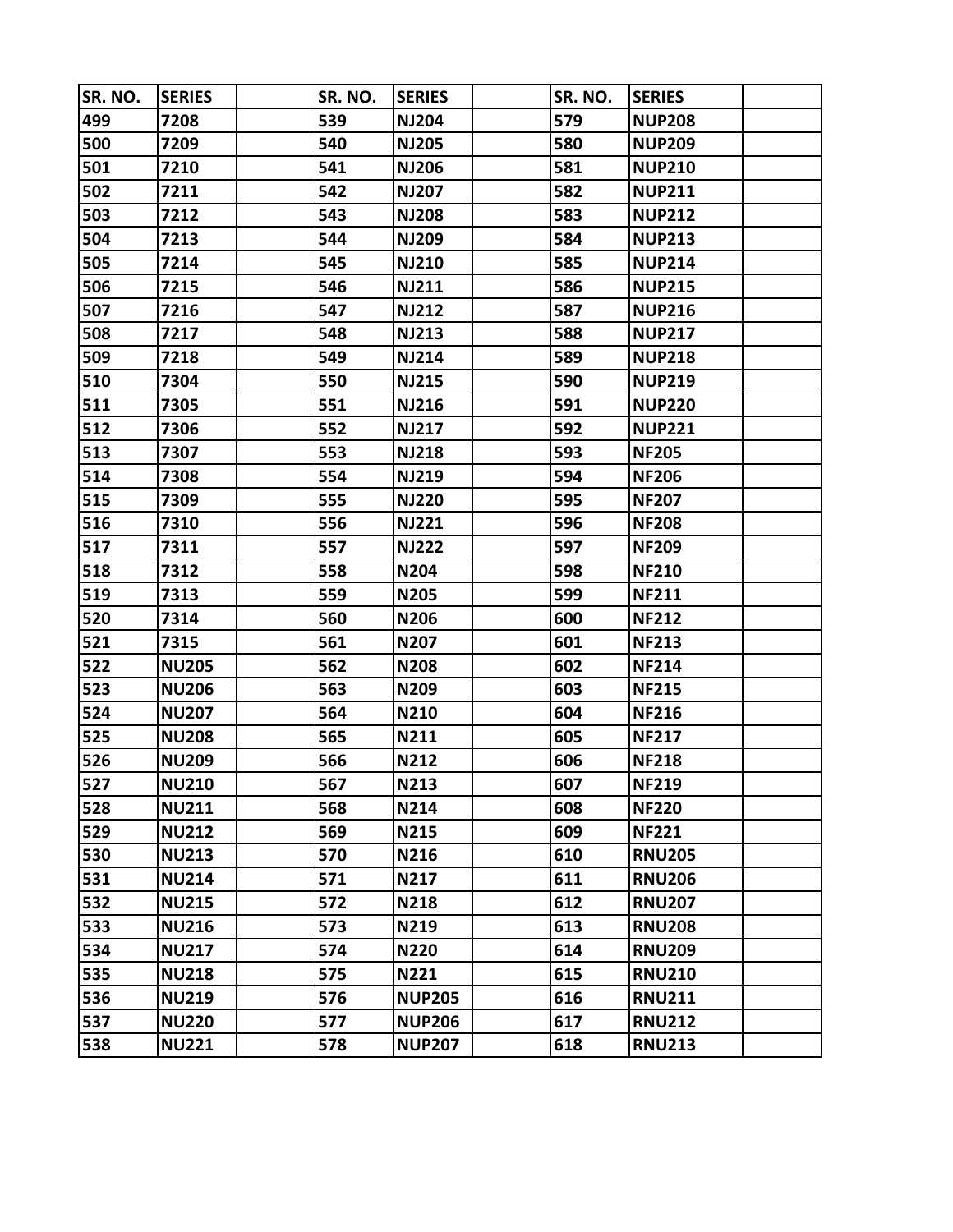| SR. NO. | <b>SERIES</b> | SR. NO. | <b>SERIES</b>  | SR. NO. | <b>SERIES</b>  |  |
|---------|---------------|---------|----------------|---------|----------------|--|
| 619     | <b>RNU214</b> | 659     | <b>NUP308</b>  | 699     | <b>NUP-412</b> |  |
| 620     | <b>RNU215</b> | 660     | <b>NUP309</b>  | 700     | <b>NUP-413</b> |  |
| 621     | <b>RNU216</b> | 661     | <b>NUP310</b>  | 701     | <b>NUP-414</b> |  |
| 622     | <b>RNU217</b> | 662     | <b>NUP311</b>  | 702     | <b>NJ-2305</b> |  |
| 623     | <b>RNU218</b> | 663     | <b>NUP312</b>  | 703     | <b>NJ-2306</b> |  |
| 624     | <b>RNU219</b> | 664     | <b>NUP313</b>  | 704     | <b>NJ-2307</b> |  |
| 625     | <b>RNU220</b> | 665     | <b>NUP314</b>  | 705     | <b>NJ-2308</b> |  |
| 626     | <b>RNU221</b> | 666     | <b>NUP315</b>  | 706     | <b>NJ-2309</b> |  |
| 627     | <b>NU304</b>  | 667     | <b>NUP316</b>  | 707     | NJ-2310        |  |
| 628     | <b>NU305</b>  | 668     | <b>NUP317</b>  | 708     | <b>NJ-2311</b> |  |
| 629     | <b>NU306</b>  | 669     | <b>NU2205</b>  | 709     | <b>NJ-2312</b> |  |
| 630     | <b>NU307</b>  | 670     | <b>NU2206</b>  | 710     | <b>NJ-2313</b> |  |
| 631     | <b>NU308</b>  | 671     | <b>NU2207</b>  | 711     | <b>NJ-2314</b> |  |
| 632     | <b>NU309</b>  | 672     | <b>NU2208</b>  | 712     | <b>NJ-2315</b> |  |
| 633     | <b>NU310</b>  | 673     | <b>NU2209</b>  | 713     | <b>JC8002</b>  |  |
| 634     | <b>NU311</b>  | 674     | <b>NU2210</b>  | 714     | <b>JC8003</b>  |  |
| 635     | <b>NU312</b>  | 675     | <b>NU2211</b>  | 715     | <b>JC8005</b>  |  |
| 636     | <b>NU313</b>  | 676     | <b>NU2212</b>  | 716     | <b>JC8008</b>  |  |
| 637     | <b>NU314</b>  | 677     | <b>NU2213</b>  | 717     | JC8016         |  |
| 638     | <b>NU315</b>  | 678     | <b>NU2214</b>  | 718     | <b>JC8020</b>  |  |
| 639     | <b>NU316</b>  | 679     | <b>NU2215</b>  | 719     | JC8025         |  |
| 640     | <b>NU317</b>  | 680     | <b>NJ2205</b>  | 720     | QJ208M         |  |
| 641     | <b>NJ304</b>  | 681     | <b>NJ2206</b>  | 721     | QJ209M         |  |
| 642     | <b>NJ305</b>  | 682     | <b>NJ2207</b>  | 722     | QJ211M         |  |
| 643     | <b>NJ306</b>  | 683     | <b>NJ2208</b>  | 723     | <b>QJ212M</b>  |  |
| 644     | <b>NJ307</b>  | 684     | <b>NJ2209</b>  | 724     | QJ213M         |  |
| 645     | <b>NJ308</b>  | 685     | <b>NJ2210</b>  | 725     | QJ214M         |  |
| 646     | <b>NJ309</b>  | 686     | <b>NJ2211</b>  | 726     | QJ215M         |  |
| 647     | <b>NJ310</b>  | 687     | <b>NJ2212</b>  | 727     | QJ308M         |  |
| 648     | <b>NJ311</b>  | 688     | <b>NJ2213</b>  | 728     | QJ309M         |  |
| 649     | <b>NJ312</b>  | 689     | <b>NJ2214</b>  | 729     | 6207WOS        |  |
| 650     | <b>NJ313</b>  | 690     | <b>NJ2215</b>  | 730     | 6208WOS        |  |
| 651     | <b>NJ314</b>  | 691     | <b>CFM-10</b>  | 731     | 6211WOS        |  |
| 652     | <b>NJ315</b>  | 692     | <b>NUP-405</b> | 732     | 1888451        |  |
| 653     | <b>NJ316</b>  | 693     | <b>NUP-406</b> | 733     | 1888180        |  |
| 654     | <b>NJ317</b>  | 694     | <b>NUP-407</b> | 734     | 306445C        |  |
| 655     | <b>NUP304</b> | 695     | <b>NUP-408</b> | 735     | $LS-8$         |  |
| 656     | <b>NUP305</b> | 696     | <b>NUP-409</b> | 736     | $LS-11$        |  |
| 657     | <b>NUP306</b> | 697     | <b>NUP-410</b> | 737     | $LS-12$        |  |
| 658     | <b>NUP307</b> | 698     | <b>NUP-411</b> | 738     | $LS-13$        |  |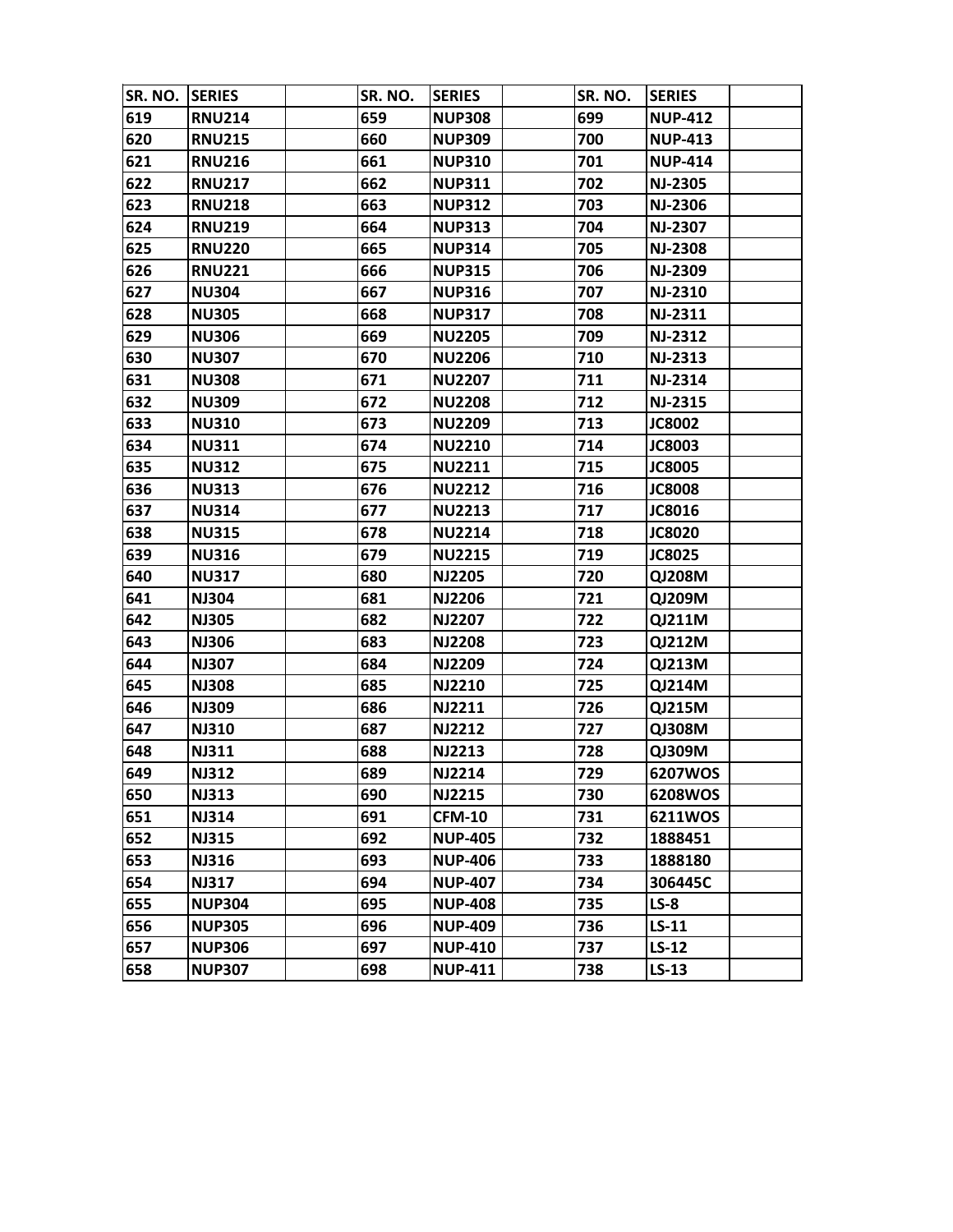| SR. NO. | <b>SERIES</b>       | SR. NO. | <b>SERIES</b>             |  |
|---------|---------------------|---------|---------------------------|--|
| 739     | <b>BTH-0018A</b>    | 779     | F-5668347.H195            |  |
| 740     | <b>BTH-0022A</b>    | 780     | F-566868.H195             |  |
| 741     | 805011C             | 781     | F-570530.H195             |  |
| 742     | 803194A             | 782     | HH224334/HH224310         |  |
| 743     | 800792C SET         | 783     | <b>HUB 801794</b>         |  |
|         | 800792C SET         |         |                           |  |
| 744     | <b>WITH KIT</b>     | 784     | <b>HUB BT F-0065EB</b>    |  |
| 745     | 581079E SET         | 785     | <b>HUB VKBA5411(0074)</b> |  |
|         | 581079E SET         |         |                           |  |
| 746     | <b>WITH KIT</b>     | 786     | JW7049/10                 |  |
| 747     | 805165 SET          | 787     | <b>T2ED 045/Q</b>         |  |
|         | 805165 SET          |         |                           |  |
| 748     | <b>WITH KIT</b>     | 788     | T2ED 050/Q                |  |
| 749     | 803904A SET         | 789     | T2ED 055/Q                |  |
|         | 803904 SET          |         |                           |  |
| 750     | <b>WITH KIT</b>     | 790     | 8050116                   |  |
| 751     | BT1-0097C           | 791     | 805165A                   |  |
| 752     | BT1-0084/Q          | 792     | 805415-STEEL              |  |
| 753     | 572813A             | 793     | 805923/805958             |  |
| 754     | 801785A             | 794     | 911245/10                 |  |
| 755     |                     | 795     | 91683/24                  |  |
| 756     |                     | 796     | 936/932                   |  |
| 757     | 801794A             | 797     | 539090M-FAG               |  |
| 758     | 543565              | 798     | <b>540626 MIXTURE</b>     |  |
| 759     | 808918A SET         | 799     |                           |  |
|         | 808918A SET         |         |                           |  |
| 760     | <b>WITH KIT</b>     | 800     | 623052RS                  |  |
| 761     | 805415A SET         | 801     |                           |  |
|         | 805415 SET          |         |                           |  |
| 762     | <b>WITH KIT</b>     | 802     |                           |  |
|         | F-564734.H195       |         |                           |  |
|         | (WITH BOLT          |         |                           |  |
| 763     | <b>12NOS)</b>       | 803     |                           |  |
| 764     | F-564734.H195       | 804     |                           |  |
| 765     | 805415 HUB          | 805     |                           |  |
| 766     | <b>HUR-040</b>      | 806     |                           |  |
| 767     | 805531A SET         | 807     |                           |  |
| 768     | 805032 HUB          | 808     |                           |  |
| 769     | F-566425.H195       | 809     |                           |  |
| 770     | F-566426.H195       | 810     |                           |  |
| 771     | F-566427.H195       | 811     |                           |  |
| 772     | F-566074.H195       | 812     |                           |  |
| 773     | F-568879.H195       | 813     |                           |  |
| 774     | <b>HUB DU 60108</b> | 814     |                           |  |